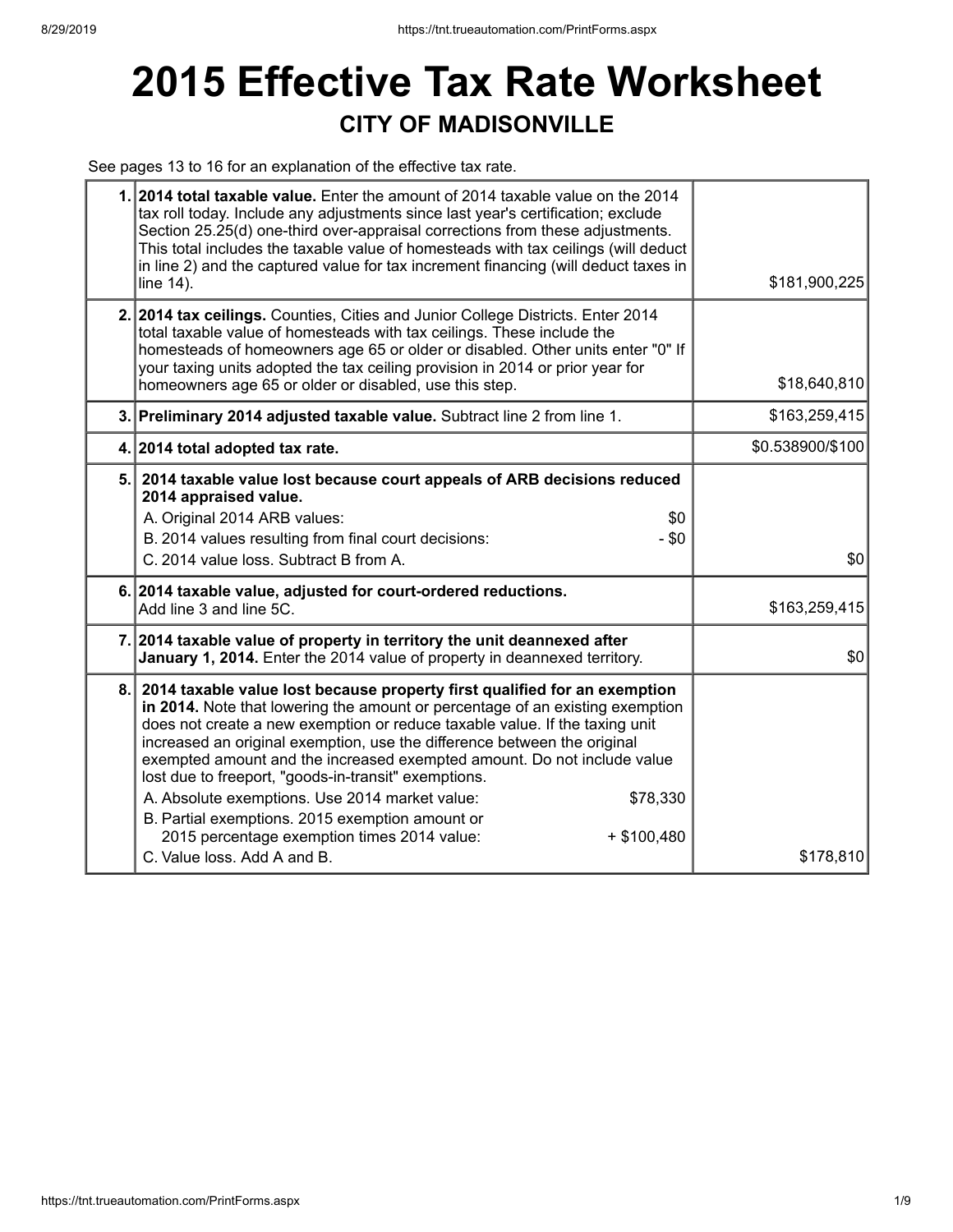## **2015 Effective Tax Rate Worksheet (continued) CITY OF MADISONVILLE**

| 9. | 2014 taxable value lost because property first qualified for agricultural<br>appraisal (1-d or 1-d-1), timber appraisal, recreational/scenic appraisal or<br>public access airport special appraisal in 2015. Use only those properties<br>that first qualified in 2015; do not use properties that qualified in 2014.<br>A. 2014 market value:                                                                                                       |               |
|----|-------------------------------------------------------------------------------------------------------------------------------------------------------------------------------------------------------------------------------------------------------------------------------------------------------------------------------------------------------------------------------------------------------------------------------------------------------|---------------|
|    | \$0<br>$-$ \$0<br>B. 2015 productivity or special appraised value:                                                                                                                                                                                                                                                                                                                                                                                    |               |
|    | C. Value loss. Subtract B from A.                                                                                                                                                                                                                                                                                                                                                                                                                     | \$0           |
|    | 10. Total adjustments for lost value. Add lines 7, 8C and 9C.                                                                                                                                                                                                                                                                                                                                                                                         | \$178,810     |
|    | 11. 2014 adjusted taxable value. Subtract line 10 from line 6.                                                                                                                                                                                                                                                                                                                                                                                        | \$163,080,605 |
|    | 12. Adjusted 2014 taxes. Multiply line 4 by line 11 and divide by \$100.                                                                                                                                                                                                                                                                                                                                                                              | \$878,841     |
|    | 13. Taxes refunded for years preceding tax year 2014. Enter the amount of<br>taxes refunded during the last budget year for tax years preceding tax year<br>2014. Types of refunds include court decisions, Section 25.25(b) and (c)<br>corrections and Section 31.11 payment errors. Do not include refunds for tax<br>year 2014. This line applies only to tax years preceding tax year 2014.                                                       | \$33          |
|    | 14. Taxes in tax increment financing (TIF) for tax year 2014. Enter the amount of<br>taxes paid into the tax increment fund for a reinvestment zone as agreed by the<br>taxing unit. If the unit has no 2015 captured appraised value in Line 16D, enter<br>"0."                                                                                                                                                                                      | \$0           |
|    | 15. Adjusted 2014 taxes with refunds. Add lines 12 and 13, subtract line 14.                                                                                                                                                                                                                                                                                                                                                                          | \$878,874     |
|    | 16. Total 2015 taxable value on the 2015 certified appraisal roll today. This<br>value includes only certified values and includes the total taxable value of<br>homesteads with tax ceilings (will deduct in line 18). These homesteads<br>includes homeowners age 65 or older or disabled.<br>A. Certified values only:<br>\$199,648,953<br>B. Counties: Include railroad rolling stock values<br>certified by the Comptroller's office:<br>$+$ \$0 |               |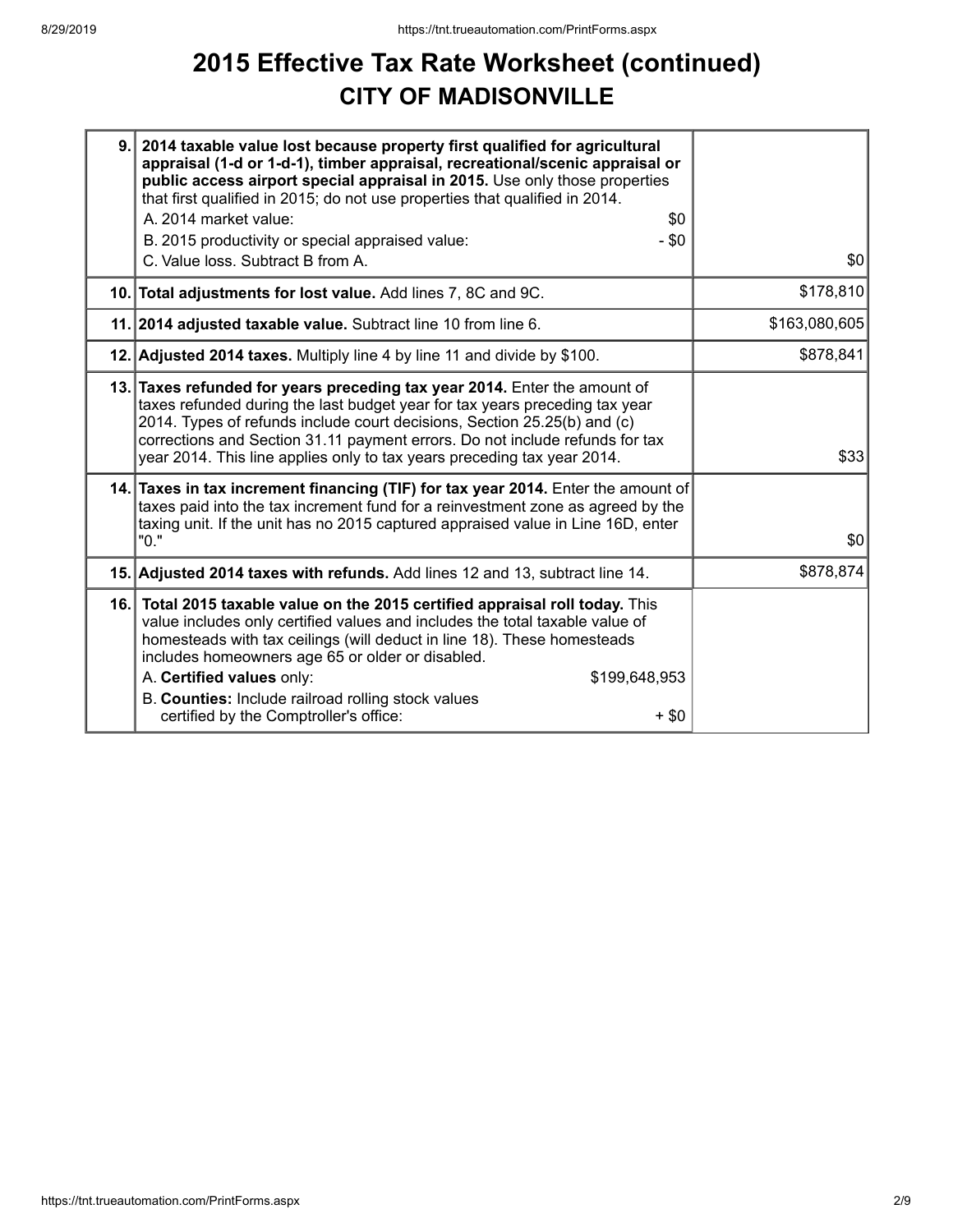### **2015 Effective Tax Rate Worksheet (continued) CITY OF MADISONVILLE**

| 16.<br>(cont.) | C. Pollution control exemption: Deduct the value<br>of property exempted for the current tax year for<br>the first time as pollution control property (use this<br>line based on attorney's advice):<br>D. Tax increment financing: Deduct the 2015<br>captured appraised value of property taxable by a<br>taxing unit in a tax increment financing zone for<br>which the 2015 taxes will be deposited into the<br>tax increment fund. Do not include any new                                                                                                                                                                                                                                                                                                                                                                                                                                                                                                                                                                                                                                                                                                                                         | $-$ \$0       |               |
|----------------|--------------------------------------------------------------------------------------------------------------------------------------------------------------------------------------------------------------------------------------------------------------------------------------------------------------------------------------------------------------------------------------------------------------------------------------------------------------------------------------------------------------------------------------------------------------------------------------------------------------------------------------------------------------------------------------------------------------------------------------------------------------------------------------------------------------------------------------------------------------------------------------------------------------------------------------------------------------------------------------------------------------------------------------------------------------------------------------------------------------------------------------------------------------------------------------------------------|---------------|---------------|
|                | property value that will be included in line 21<br>below.                                                                                                                                                                                                                                                                                                                                                                                                                                                                                                                                                                                                                                                                                                                                                                                                                                                                                                                                                                                                                                                                                                                                              | $-$ \$0       |               |
|                | E. Total 2015 value. Add A and B, then subtract C<br>and D.                                                                                                                                                                                                                                                                                                                                                                                                                                                                                                                                                                                                                                                                                                                                                                                                                                                                                                                                                                                                                                                                                                                                            |               | \$199,648,953 |
| 17.1           | Total value of properties under protest or not included on certified<br>appraisal roll.<br>A. 2015 taxable value of properties under protest.<br>The chief appraiser certifies a list of properties still<br>under ARB protest. The list shows the district's<br>value and the taxpayer's claimed value, if any or<br>an estimate of the value if the taxpayer wins. For<br>each of the properties under protest, use the<br>lowest of these values. Enter the total value.<br>B. 2015 value of properties not under protest or<br>included on certified appraisal roll. The chief<br>appraiser gives taxing units a list of those taxable<br>properties that the chief appraiser knows about<br>but are not included at appraisal roll certification.<br>These properties also are not on the list of<br>properties that are still under protest. On this list<br>of properties, the chief appraiser includes the<br>market value, appraised value and exemptions for<br>the preceding year and a reasonable estimate of<br>the market value, appraised value and<br>exemptions for the current year. Use the lower<br>market, appraised or taxable value (as<br>appropriate). Enter the total value. | \$0<br>$+ $0$ |               |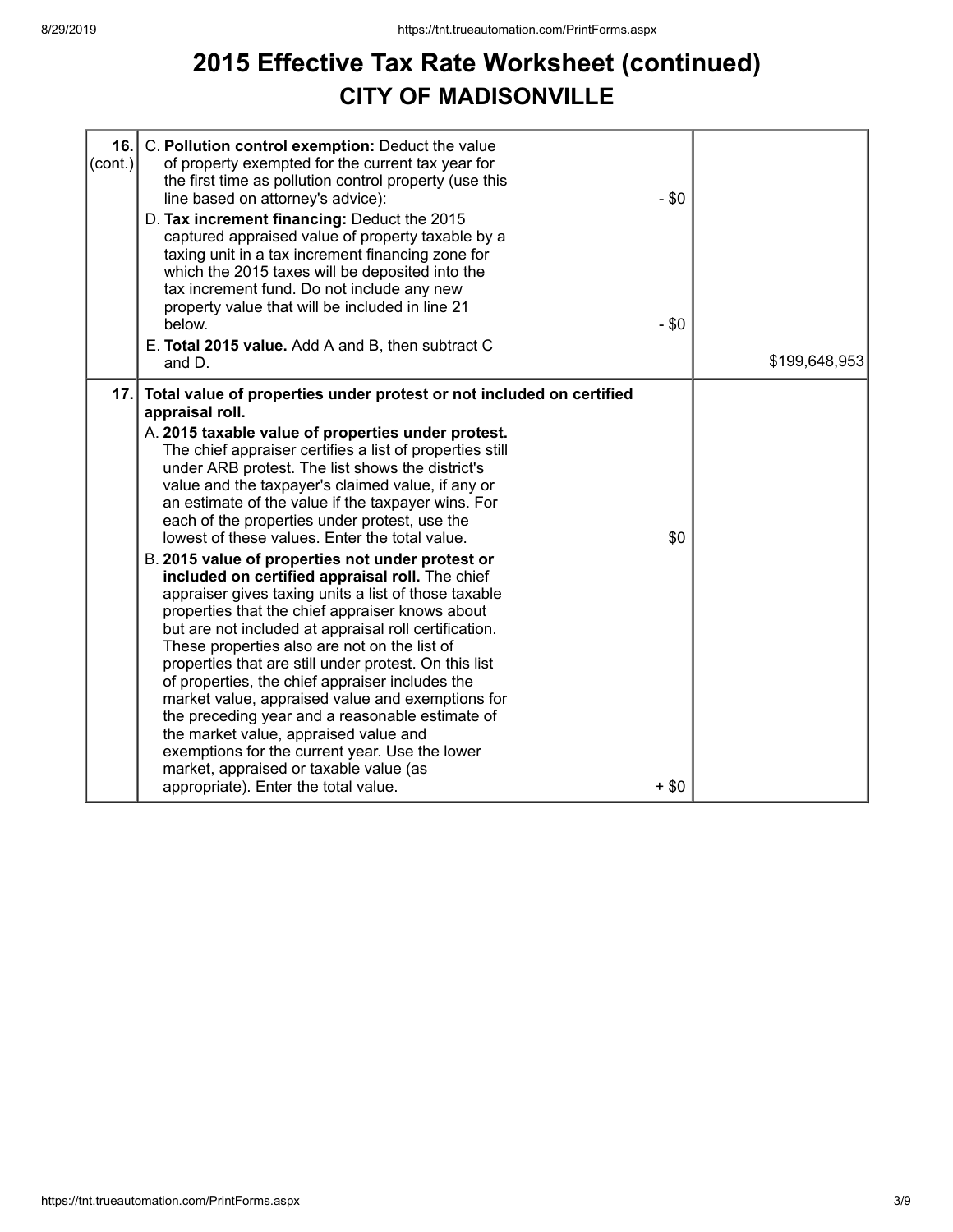### **2015 Effective Tax Rate Worksheet (continued) CITY OF MADISONVILLE**

| 17.<br> cont. | C. Total value under protest or not certified. Add<br>A and B.                                                                                                                                                                                                                                                                                                                                                                                                                                                                                                                                                                                                                                                                                                                                                                                                                                                                               | \$0            |
|---------------|----------------------------------------------------------------------------------------------------------------------------------------------------------------------------------------------------------------------------------------------------------------------------------------------------------------------------------------------------------------------------------------------------------------------------------------------------------------------------------------------------------------------------------------------------------------------------------------------------------------------------------------------------------------------------------------------------------------------------------------------------------------------------------------------------------------------------------------------------------------------------------------------------------------------------------------------|----------------|
|               | 18. 2015 tax ceilings. Counties, cities and junior colleges enter 2015 total taxable<br>value of homesteads with tax ceilings. These include the homesteads of<br>homeowners age 65 or older or disabled. Other units enter "0." If your taxing<br>units adopted the tax ceiling provision in 2014 or prior year for homeowners<br>age 65 or older or disabled, use this step.                                                                                                                                                                                                                                                                                                                                                                                                                                                                                                                                                               | \$17,857,704   |
|               | 19. 2015 total taxable value. Add lines 16E and 17C. Subtract line 18.                                                                                                                                                                                                                                                                                                                                                                                                                                                                                                                                                                                                                                                                                                                                                                                                                                                                       | \$181,791,249  |
|               | 20. Total 2015 taxable value of properties in territory annexed after January<br>1, 2008. Include both real and personal property. Enter the 2015 value of<br>property in territory annexed.                                                                                                                                                                                                                                                                                                                                                                                                                                                                                                                                                                                                                                                                                                                                                 | \$0            |
|               | 21. Total 2015 taxable value of new improvements and new personal property<br>located in new improvements. "New" means the item was not on the<br>appraisal roll in 2014. An improvement is a building, structure, fixture or fence<br>erected on or affixed to land. A transportable structure erected on its owner's<br>land is also included unless it is held for sale or is there only temporarily. New<br>additions to existing improvements may be included if the appraised value can<br>be determined. New personal property in a new improvement must have been<br>brought into the unit after January 1, 2014 and be located in a new<br>improvement. New improvements do include property on which a tax<br>abatement agreement has expired for 2015. New improvements do not include<br>mineral interests produced for the first time, omitted property that is back<br>assessed and increased appraisals on existing property. | \$6,982,990    |
|               | 22. Total adjustments to the 2015 taxable value. Add lines 20 and 21.                                                                                                                                                                                                                                                                                                                                                                                                                                                                                                                                                                                                                                                                                                                                                                                                                                                                        | \$6,982,990    |
|               | 23. 2015 adjusted taxable value. Subtract line 22 from line 19.                                                                                                                                                                                                                                                                                                                                                                                                                                                                                                                                                                                                                                                                                                                                                                                                                                                                              | \$174,808,259  |
|               | 24. 2015 effective tax rate. Divide line 15 by line 23 and multiply by \$100.                                                                                                                                                                                                                                                                                                                                                                                                                                                                                                                                                                                                                                                                                                                                                                                                                                                                | \$0.5027/\$100 |
|               | 25. COUNTIES ONLY. Add together the effective tax rates for each type of tax the<br>county levies. The total is the 2015 county effective tax rate.                                                                                                                                                                                                                                                                                                                                                                                                                                                                                                                                                                                                                                                                                                                                                                                          |                |
|               | <b>Fund Name</b><br><b>Tax Rate</b><br>${fields.1}$<br>${fields2}$                                                                                                                                                                                                                                                                                                                                                                                                                                                                                                                                                                                                                                                                                                                                                                                                                                                                           | $$$ /\$100     |

A county, city or hospital district that adopted the additional sales tax in November 2014 or in May 2015 must adjust its effective tax rate. *The Additional Sales Tax Rate Worksheet* on page 39 sets out this adjustment. Do not forget to complete the *Additional Sales Tax Rate Worksheet* if the taxing unit adopted the additional sales tax on these dates.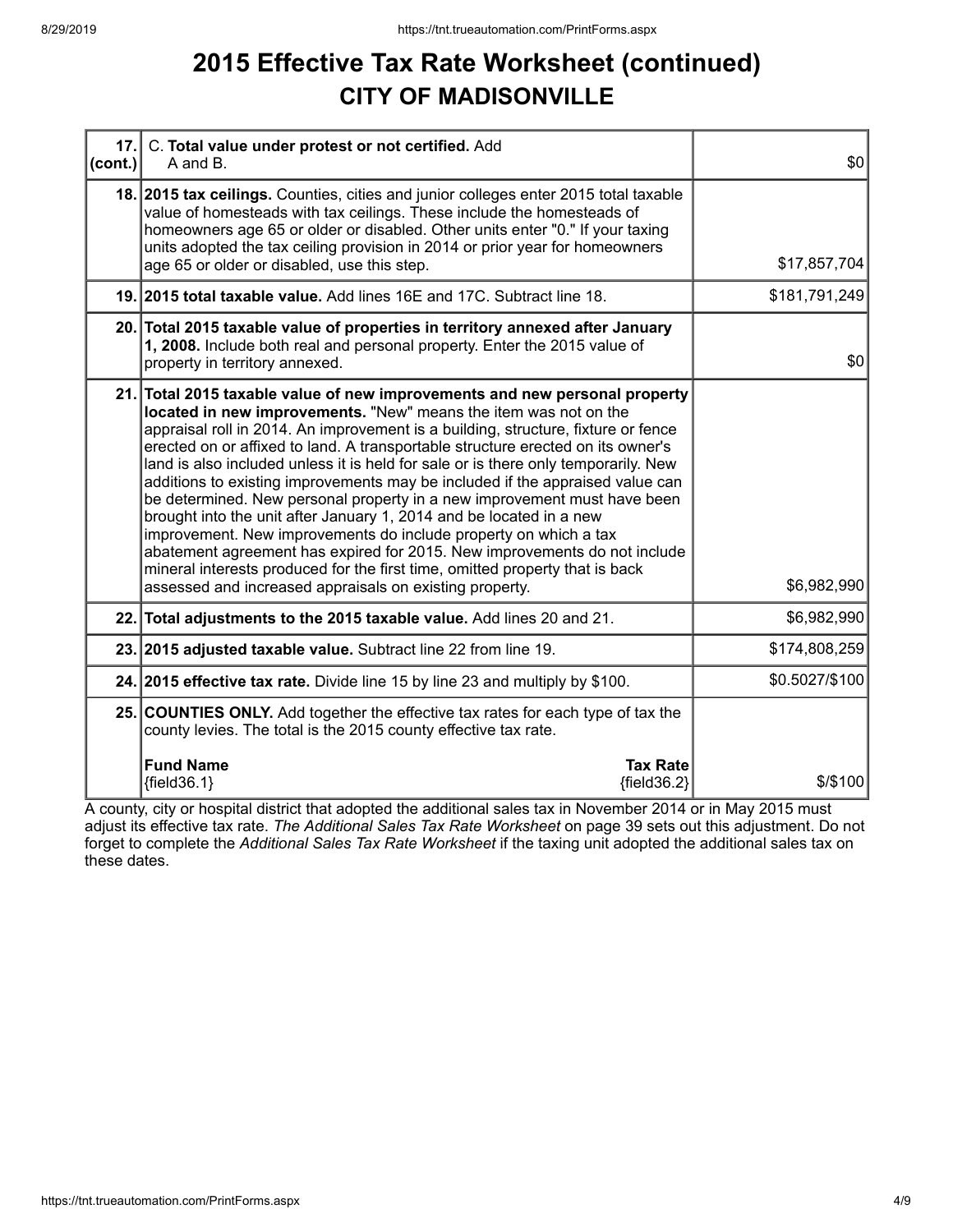# **2015 Rollback Tax Rate Worksheet CITY OF MADISONVILLE**

See pages 17 to 21 for an explanation of the rollback tax rate.

|      | 26. 2014 maintenance and operations (M&O) tax rate.                                                                                                                                                                                                                                                                                                                                                                                                                                                                                                                                                                                                                                                                                                                                                                                                                                                                                                                                                                                                                                                                                                                                                                                                                                                                                                                                  | \$0.336700/\$100 |
|------|--------------------------------------------------------------------------------------------------------------------------------------------------------------------------------------------------------------------------------------------------------------------------------------------------------------------------------------------------------------------------------------------------------------------------------------------------------------------------------------------------------------------------------------------------------------------------------------------------------------------------------------------------------------------------------------------------------------------------------------------------------------------------------------------------------------------------------------------------------------------------------------------------------------------------------------------------------------------------------------------------------------------------------------------------------------------------------------------------------------------------------------------------------------------------------------------------------------------------------------------------------------------------------------------------------------------------------------------------------------------------------------|------------------|
|      | 27. 2014 adjusted taxable value. Enter the amount from line 11.                                                                                                                                                                                                                                                                                                                                                                                                                                                                                                                                                                                                                                                                                                                                                                                                                                                                                                                                                                                                                                                                                                                                                                                                                                                                                                                      | \$163,080,605    |
| 28.1 | 2014 M&O taxes.<br>\$549,092<br>A. Multiply line 26 by line 27 and divide by \$100.<br>B. Cities, counties and hospital districts with<br>additional sales tax: Amount of additional sales<br>tax collected and spent on M&O expenses in<br>2014. Enter amount from full year's sales tax<br>revenue spent for M&O in 2014 fiscal year, if any.<br>Other units, enter "0." Counties exclude any<br>amount that was spent for economic development<br>$+$ \$1,837,606<br>grants from the amount of sales tax spent.<br>C. Counties: Enter the amount for the state criminal<br>justice mandate. If second or later year, the<br>amount is for increased cost above last year's<br>$+$ \$0<br>amount. Other units, enter "0."<br>D. Transferring function: If discontinuing all of a<br>department, function or activity and transferring it<br>to another unit by written contract, enter the<br>amount spent by the unit discontinuing the<br>function in the 12 months preceding the month of<br>this calculation. If the unit did not operate this<br>function for this 12-month period, use the amount<br>spent in the last full fiscal year in which the unit<br>operated the function. The unit discontinuing the<br>function will subtract this amount in H below. The<br>unit receiving the function will add this amount in<br>H below. Other units, enter "0."<br>$+/-$ \$0 |                  |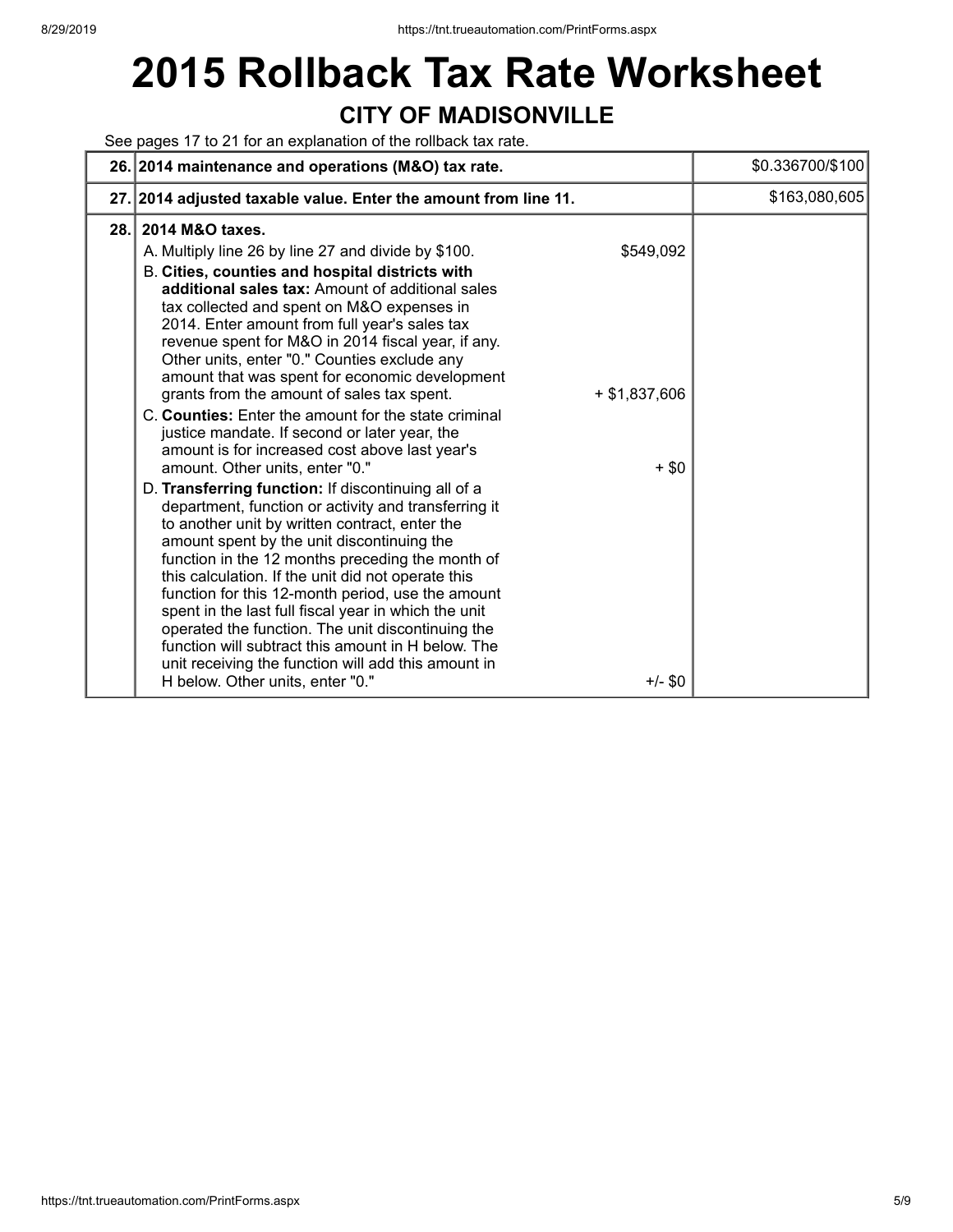### **2015 Rollback Tax Rate Worksheet (continued) CITY OF MADISONVILLE**

| 28.<br>(cont.) | E. Taxes refunded for years preceding tax year<br>2014: Enter the amount of M&O taxes refunded<br>during the last budget year for tax years<br>preceding tax year 2014. Types of refunds<br>include court decisions, Section 25.25(b) and (c)<br>corrections and Section 31.11 payment errors.<br>Do not include refunds for tax year 2014. This<br>line applies only to tax years preceding tax year<br>2014.<br>F. Enhanced indigent health care expenditures:<br>Enter the increased amount for the current year's<br>enhanced indigent health care expenditures<br>above the preceding tax year's enhanced<br>indigent health care expenditures, less any state<br>assistance.<br>G. Taxes in tax increment financing (TIF): Enter<br>the amount of taxes paid into the tax increment<br>fund for a reinvestment zone as agreed by the<br>taxing unit. If the unit has no 2015 captured<br>appraised value in Line 16D, enter "0."<br>H. Adjusted M&O Taxes. Add A, B, C, E and F. For<br>unit with D, subtract if discontinuing function and | $+ $21$<br>$+$ \$0<br>$-$ \$0 |                |
|----------------|---------------------------------------------------------------------------------------------------------------------------------------------------------------------------------------------------------------------------------------------------------------------------------------------------------------------------------------------------------------------------------------------------------------------------------------------------------------------------------------------------------------------------------------------------------------------------------------------------------------------------------------------------------------------------------------------------------------------------------------------------------------------------------------------------------------------------------------------------------------------------------------------------------------------------------------------------------------------------------------------------------------------------------------------------|-------------------------------|----------------|
|                | add if receiving function. Subtract G.                                                                                                                                                                                                                                                                                                                                                                                                                                                                                                                                                                                                                                                                                                                                                                                                                                                                                                                                                                                                            |                               | \$2,386,719    |
|                | 29. 2015 adjusted taxable value.<br>Enter line 23 from the Effective Tax Rate Worksheet.                                                                                                                                                                                                                                                                                                                                                                                                                                                                                                                                                                                                                                                                                                                                                                                                                                                                                                                                                          |                               | \$174,808,259  |
|                | 30. 2015 effective maintenance and operations rate.<br>Divide line 28H by line 29 and multiply by \$100.                                                                                                                                                                                                                                                                                                                                                                                                                                                                                                                                                                                                                                                                                                                                                                                                                                                                                                                                          |                               | \$1.3653/\$100 |
|                | 31. 2015 rollback maintenance and operation rate.<br>Multiply line 30 by 1.08. (See lines 49 to 52 for additional rate for pollution<br>control expenses.                                                                                                                                                                                                                                                                                                                                                                                                                                                                                                                                                                                                                                                                                                                                                                                                                                                                                         |                               | \$1.4745/\$100 |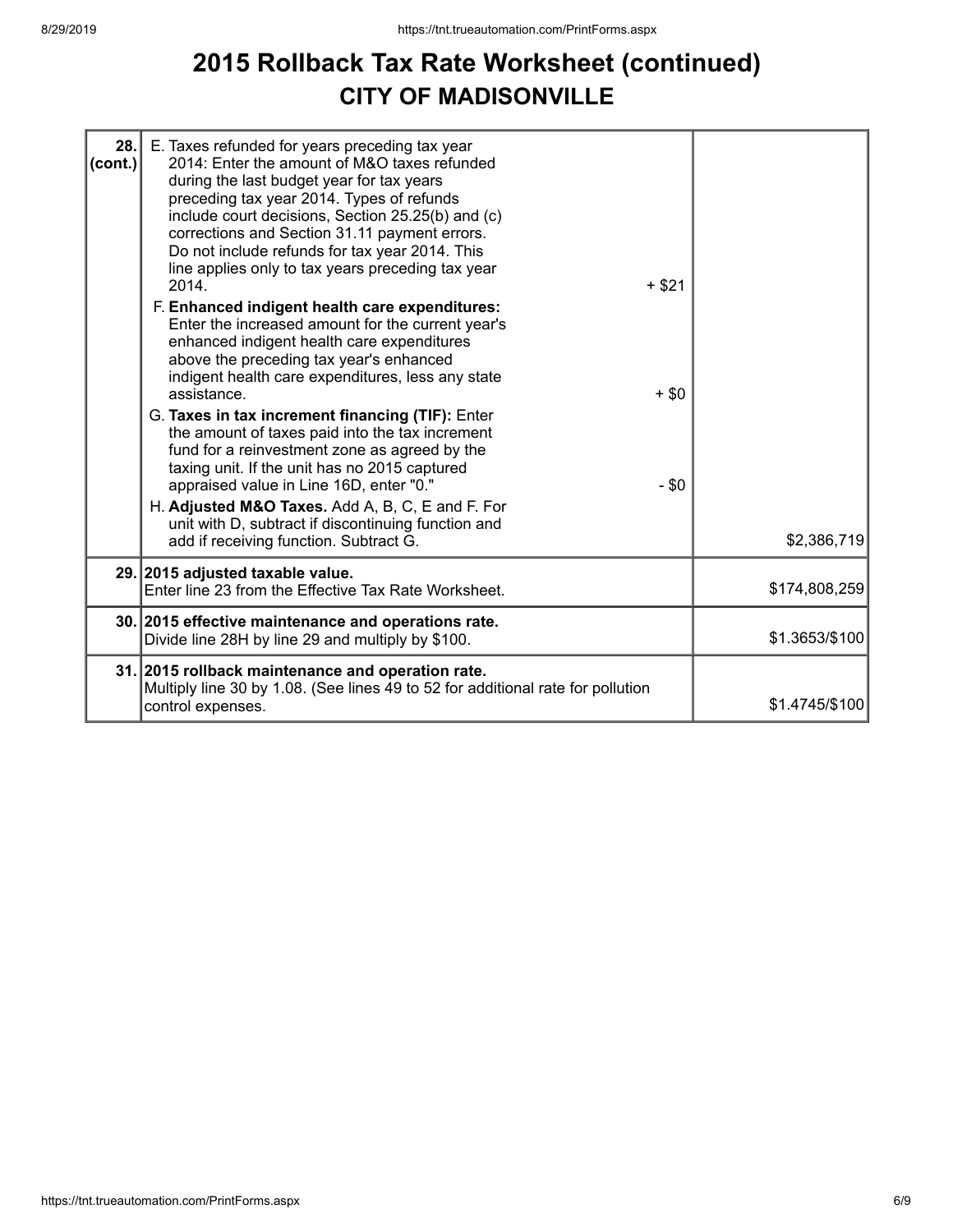## **2015 Rollback Tax Rate Worksheet (continued) CITY OF MADISONVILLE**

| 32. Total 2015 debt to be paid with property taxes and additional sales tax<br>revenue.<br>"Debt" means the interest and principal that will be paid on debts that:<br>(1) are paid by property taxes,<br>(2) are secured by property taxes,<br>(3) are scheduled for payment over a period longer than one year and<br>(4) are not classified in the unit's budget as M&O expenses.<br>A: Debt also includes contractual payments to other<br>taxing units that have incurred debts on behalf of<br>this taxing unit, if those debts meet the four<br>conditions above. Include only amounts that will be<br>paid from property tax revenue. Do not include<br>appraisal district budget payments. List the debt in<br>Schedule B: Debt Service.<br>\$453,413<br>B: Subtract unencumbered fund amount used to<br>reduce total debt.<br>$-\$0$<br>$-$0$<br>C: Subtract amount paid from other resources.<br>D: Adjusted debt. Subtract B and C from A. |                |
|--------------------------------------------------------------------------------------------------------------------------------------------------------------------------------------------------------------------------------------------------------------------------------------------------------------------------------------------------------------------------------------------------------------------------------------------------------------------------------------------------------------------------------------------------------------------------------------------------------------------------------------------------------------------------------------------------------------------------------------------------------------------------------------------------------------------------------------------------------------------------------------------------------------------------------------------------------|----------------|
|                                                                                                                                                                                                                                                                                                                                                                                                                                                                                                                                                                                                                                                                                                                                                                                                                                                                                                                                                        | \$453,413      |
| 33. Certified 2014 excess debt collections. Enter the amount certified by the<br>collector.                                                                                                                                                                                                                                                                                                                                                                                                                                                                                                                                                                                                                                                                                                                                                                                                                                                            | \$0            |
| 34. Adjusted 2015 debt. Subtract line 33 from line 32.                                                                                                                                                                                                                                                                                                                                                                                                                                                                                                                                                                                                                                                                                                                                                                                                                                                                                                 | \$453,413      |
| 35. Certified 2015 anticipated collection rate. Enter the rate certified by the<br>collector. If the rate is 100 percent or greater, enter 100 percent.                                                                                                                                                                                                                                                                                                                                                                                                                                                                                                                                                                                                                                                                                                                                                                                                | 100.000000%    |
| 36. 2015 debt adjusted for collections. Divide line 34 by line 35.                                                                                                                                                                                                                                                                                                                                                                                                                                                                                                                                                                                                                                                                                                                                                                                                                                                                                     | \$453,413      |
| 37. 2015 total taxable value. Enter the amount on line 19.                                                                                                                                                                                                                                                                                                                                                                                                                                                                                                                                                                                                                                                                                                                                                                                                                                                                                             | \$181,791,249  |
| 38. 2015 debt tax rate. Divide line 36 by line 37 and multiply by \$100.                                                                                                                                                                                                                                                                                                                                                                                                                                                                                                                                                                                                                                                                                                                                                                                                                                                                               | \$0.2494/\$100 |
| 39. 2015 rollback tax rate. Add lines 31 and 38.                                                                                                                                                                                                                                                                                                                                                                                                                                                                                                                                                                                                                                                                                                                                                                                                                                                                                                       | \$1.7239/\$100 |
| 40. COUNTIES ONLY. Add together the rollback tax rates for each type of tax the<br>county levies. The total is the 2015 county rollback tax rate.                                                                                                                                                                                                                                                                                                                                                                                                                                                                                                                                                                                                                                                                                                                                                                                                      |                |
| <b>Fund Name</b><br><b>Tax Rate</b><br>${fields5.1}$<br>${fields2}$                                                                                                                                                                                                                                                                                                                                                                                                                                                                                                                                                                                                                                                                                                                                                                                                                                                                                    | $$$ /\$100     |

A taxing unit that adopted the additional sales tax must complete the lines for the *Additional Sales Tax Rate*. A taxing unit seeking additional rollback protection for pollution control expenses completes the *Additional Rollback Protection for Pollution Control*.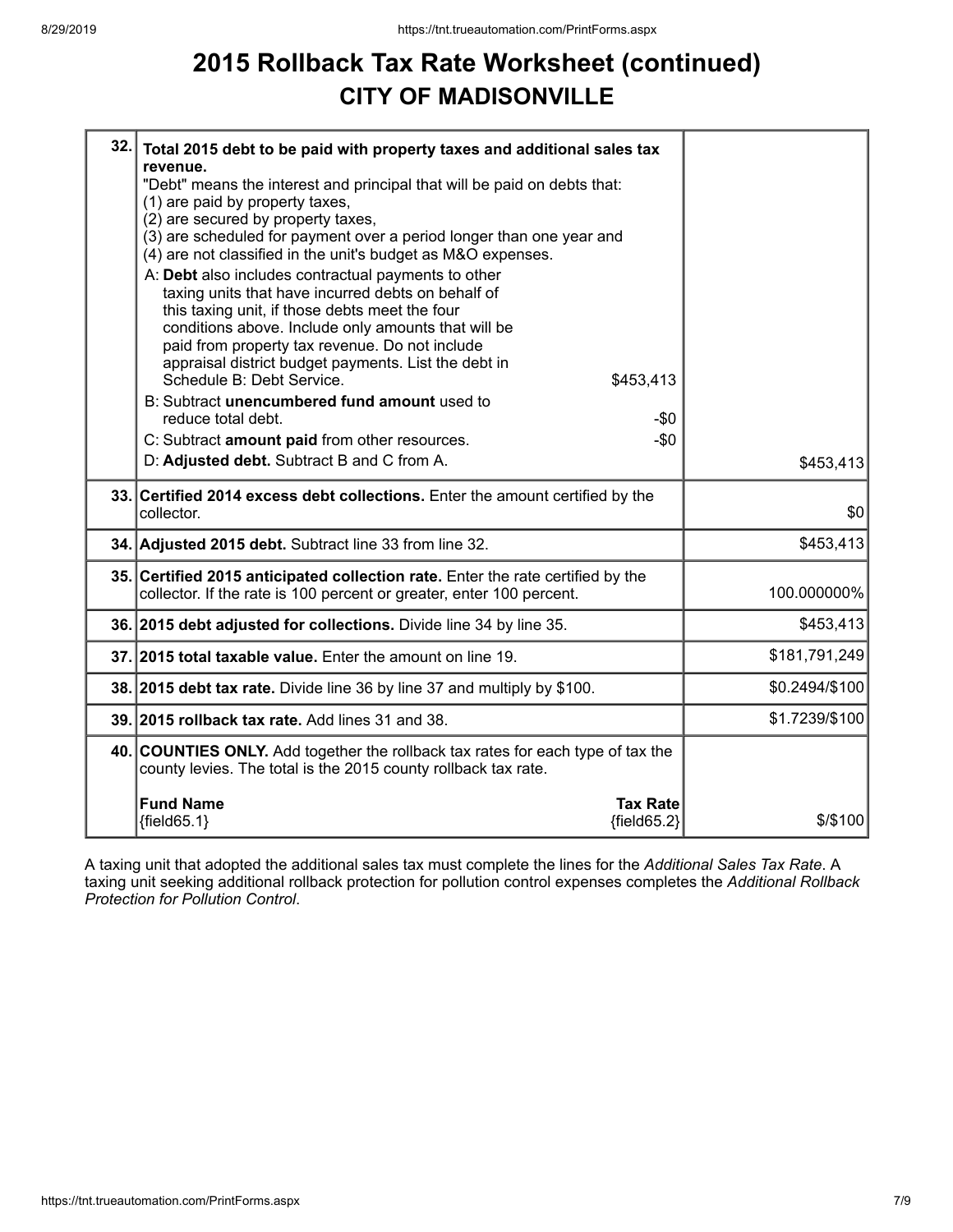### **Additional Sales Tax Rate Worksheet CITY OF MADISONVILLE**

| 41. Units that adopted the sales tax in August or November 2014, or in January or<br>May 2015. Enter the Comptroller's estimate of taxable sales for the previous<br>four quarters. Units that adopted the sales tax before August 2014, skip this<br>line. | \$0            |
|-------------------------------------------------------------------------------------------------------------------------------------------------------------------------------------------------------------------------------------------------------------|----------------|
| 42. Estimated sales tax revenue. Counties exclude any amount that is or will be<br>spent for economic development grants from the amount of estimated sales tax<br>revenue.                                                                                 |                |
| UNITS THAT ADOPTED THE SALES TAX IN AUGUST OR NOVEMBER<br>2014, OR IN JANUARY OR MAY 2015. Multiply the amount on line 41 by the<br>sales tax rate (.01, .005, or .0025, as applicable) and multiply the result by<br>.95.                                  |                |
| $-OR-$                                                                                                                                                                                                                                                      |                |
| UNITS THAT ADOPTED THE SALES TAX BEFORE AUGUST 2014. Enter<br>the sales tax revenue for the previous four quarters. Do not multiply by .95.                                                                                                                 | \$1,837,606    |
| 43. 2015 total taxable value. Enter the amount from line 37 of the Rollback Tax<br>Rate Worksheet.                                                                                                                                                          | \$181,791,249  |
| 44. Sales tax adjustment rate. Divide line 42 by line 43 and multiply by \$100.                                                                                                                                                                             | \$1.0108/\$100 |
| 45. 2015 effective tax rate, unadjusted for sales tax. Enter the rate from line 24 or<br>25, as applicable, on the Effective Tax Rate Worksheet.                                                                                                            | \$0.5027/\$100 |
| 46. 2015 effective tax rate, adjusted for sales tax.                                                                                                                                                                                                        |                |
| UNITS THAT ADOPTED THE SALES TAX IN AUGUST OR NOVEMBER<br>2014, OR IN JANUARY OR MAY 2015. Subtract line 45 from line 46.                                                                                                                                   |                |
| $-OR-$                                                                                                                                                                                                                                                      |                |
| UNITS THAT ADOPTED THE SALES TAX BEFORE AUGUST 2014. Enter<br>line 46, do not subtract.                                                                                                                                                                     | \$0.5027/\$100 |
| 47. 2015 rollback tax rate, unadjusted for sales tax. Enter the rate from line 39 or<br>40, as applicable, of the rollback tax rate worksheet.                                                                                                              | \$1.7239/\$100 |
| 48. 2015 rollback tax rate, adjusted for sales tax. Subtract line 44 from line 47.                                                                                                                                                                          | \$0.7131/\$100 |

If the additional sales tax rate increased or decreased from last year, contact the Comptroller's office for special instructions on calculating the sales tax projection for the first year after the rate change.